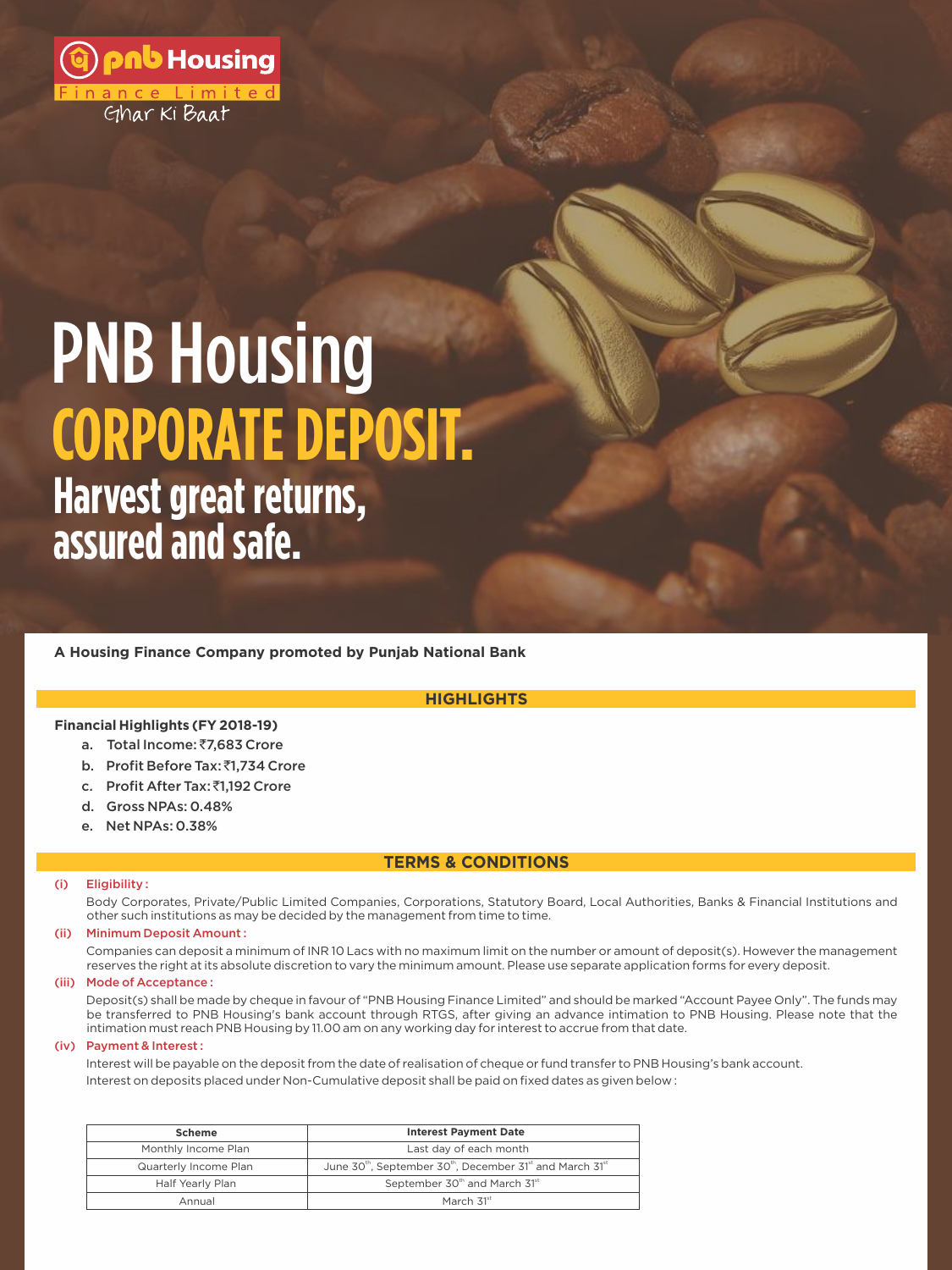In case of Non-Cumulative Deposits, if the first interest due date falls within a week from the deposit date, then the interest for the first broken period will be paid in the next interest cycle.

In case the above mentioned dates are Sunday/holiday, then the Interest shall be payable on immediate next working day.

Cumulative Scheme: Interest will be compounded annually on 31<sup>st</sup> March of every year after deducting the tax, wherever applicable. The principal along with interest will be paid on maturity once the discharged deposit receipt is received by us.

#### (v) Deposit Advice :

The deposit advice and interest warrants will be sent by post/courier by the company to the address given in the application form and the company shall not be held responsible for any loss or delay in transit.

#### (vi) Premature Withdrawals :

The premature withdrawal of deposit shall be at the sole discretion of the Company or as per the terms decided at the time of placement of deposits. The request for premature closure of deposit shall be raised to PNB Housing at least 7 days in advance.

The brokerage is paid upfront for the entire period of deposit to our authorized agent. In case of premature withdrawal the brokerage is payable for the period completed and excess brokerage paid will be recovered from the deposit amount.

#### (vii) Renewal:

Deposit can be renewed by furnishing fresh application form along with discharged deposit advice. The company can pay overdue Interest, at its sole discretion, provided deposit is renewed for a period till some future date.

### **FOR AUTHORIZED AGENTS**

#### Know Your Customer (KYC) Compliance :

In terms of the Prevention of Money Laundering Act, 2002, the rules notified thereunder and KYC Guidelines issued by the National Housing Bank (NHB), every depositor is required to comply with the KYC guidelines by submitting the required documents as mentioned below.

New customers are required to submit certified true copy of the following documents to comply with KYC requirements:

- 1. Certificate of incorporation/registration and Memorandum & Articles of Association.
- 2. Resolution passed by the Board of Directors authorizing its personnel to enter into transactions/ agreements and to open and operate bank accounts on its behalf, their names and specimen signature(s) .
- 3. PAN Card of the company.
- 4. Latest telephone/ electricity bill or bank account statement and a cancelled cheque.
- 5. An officially valid document (PAN, passport, driving license, Voter's Identity Card, Aadhaar Card ) identifying the directors, employees and persons authorised for such transactions and their addresses.

#### General :

Deposit(s) with PNB Housing are not transferable. PNB Housing reserves the right to change, amend, add, or delete the Terms and Conditions of the scheme after providing due notice or reject the application after assigning valid reason.

The maximum interest rates on a corporate deposit shall not be more than 2% higher than the maximum interest rates for public deposits.

The minimum tenure of a corporate deposit shall be 3 months and maximum tenure shall be 10 years.

The renewal of corporate deposit shall be at the sole discretion of the Company at then prevailing rate of interest.

The Company will pay a maximum brokerage of 2% on corporate deposit.

#### **BRANCHES**

GUNTUR: 0863-2222441

AGRA: 0562-2522542 AHMEDABAD: 079-26474900 l ODHAV: 079-65050055 AHMEDNAGAR: 0241-2414455 AMRAVATI: 0721-2560320/2560321 AURANGABAD: 0240-2340060 BENGALURU: ● BTM: 080-46134333 l ELECTRONIC CITY PHASE 2: 080–29761104 l INDIRA NAGAR: 080-25353557  $\bullet$  ITPL: 080-28451999 l KASTURI NAGAR: 080-25453537 l MALLESHWARAM: 080-23080700  $\bullet$  MANYATA TECH PARK: 080-46558820 l MARATHAHALLI: 080-46176565 l VIJAYANAGAR: 080-23103500 BHIWADI: 01493-298157 BHOPAL: 0755-2554637 BHUBANESWAR: 0674-2548866 BIKANER: 0151-2522147 CHANDIGARH: 0172-2601408 CHENNAI: ● AMBATTUR: 044-26881601 l OMR: 044-24547500 l ROYAPETTAH: 044-40076800 l TAMBARAM: 044-22390966 COCHIN: 0484-2368200 COIMBATORE: 0422-2240322 DEHRADUN: 0135-2749977 DELHI: l BARAKHAMBA ROAD: 011-23357170 **• GREEN PARK: 011-26512911 JANAKPURI: 011-25546073 • PITAMPURA: 011-27355870** ERODE: 0424-2222933 FARIDABAD: 0129-2437047 GHAZIABAD: l KAVI NAGAR (RDC): 0120-2821049 l VASUNDHARA: 0120-2699115

GURUGRAM: 0124-4055588 GWALIOR: 0751-2233305 HALDWANI: 05946-283519 HARIDWAR: 01334-250101 HYDERABAD: l BANJARA HILLS: 040-23476400 l GACHIBOWLI: 040-48500100 l KUKATPALLY: 040-23055506 l NAGOLE: 040-24774333 INDORE: ● MG ROAD: 0731-2567200 l VAISHALI NAGAR: 0731-2790181 JABALPUR: 0761-4069727/4098262 JAIPUR: 0141-2709144 JALANDHAR: 0181-2233421 JAMSHEDPUR: 0657-2320110 JODHPUR: 0291-2440380 JUNAGARH: 0285-2670825 KANPUR: 0512-2390404 KARNAL: 0184-2260667 KOLHAPUR: 0231-2525241 KOLKATA: l KYD STREET: 033-40717051 l PURANA DASS ROAD: 033-46016102 KOLLAM: 0474-2732525 KOTA: 0744-2363717 KOZHIKODE: 0495-4853366 LUCKNOW: 0522-4936900 LUDHIANA: 0161–2771557 MADURAI: 0452-2602670 MANGALORE: 0824-4288788 MEERUT: 0121–4053500 MUMBAI: l BOISAR: 7290032973 ● BORIVALLI: 022-68343700  $\bullet$  GHATKOPAR: 022-25100015 • KALYAN: 0251-2230025 l MUMBAI-FORT: 022-22672412 **• PRABHADEVI: 022-24210172** 

 $\bullet$  THANE: 022-25474722 l VILLE PARLE: 022-26100480 l VIRAR: 8983812000 MYSORE: 0821-4268066 NAGPUR: 0712-2533460 NAVI MUMBAI: 022-27899016 **• PANVEL: 022-27490186** NASHIK: 0253-2311671 NELLORE: 0861-2318001 NOIDA: • NOIDA-SEC. 3: 7292015075 • NOIDA-SEC. 63: 0120-2427255 PUNE: **• HINJEWADI: 7410065950** l KHARADI: 8291307674 l KONDHWA: 8291244286 l PIMPRI: 020-27339000  $\bullet$  | M. ROAD: 020-25576000 l WARJE: 020-25233228 RAIPUR: 0771- 2223573 RAJKOT: 0281-2462352 RANCHI: 0651-2531151 RATLAM: 0741-2495179 ROHTAK: 0126-2280640 SALEM: 0427-2445754 SURAT: 0261-4055050 l VESU: 0261-2979611/2979612 THIRSSUR: 0487-2388804 TRICHY: 0431-2741663 TRIVANDRUM: 0471-2336601 TUTICORIN: 0461-2300911 UDAIPUR: 0294-2424755 UJJAIN: 0734-2525338 VADODARA: 0265-2982308 VARANASI: 0542-2221218 VIJAYWADA: 0866-2499501 VISHAKHAPATNAM: 0891-2971011 WARANGAL: 0870-2988606

To know the branch location and address please refer to our website **www.pnbhousing.com**